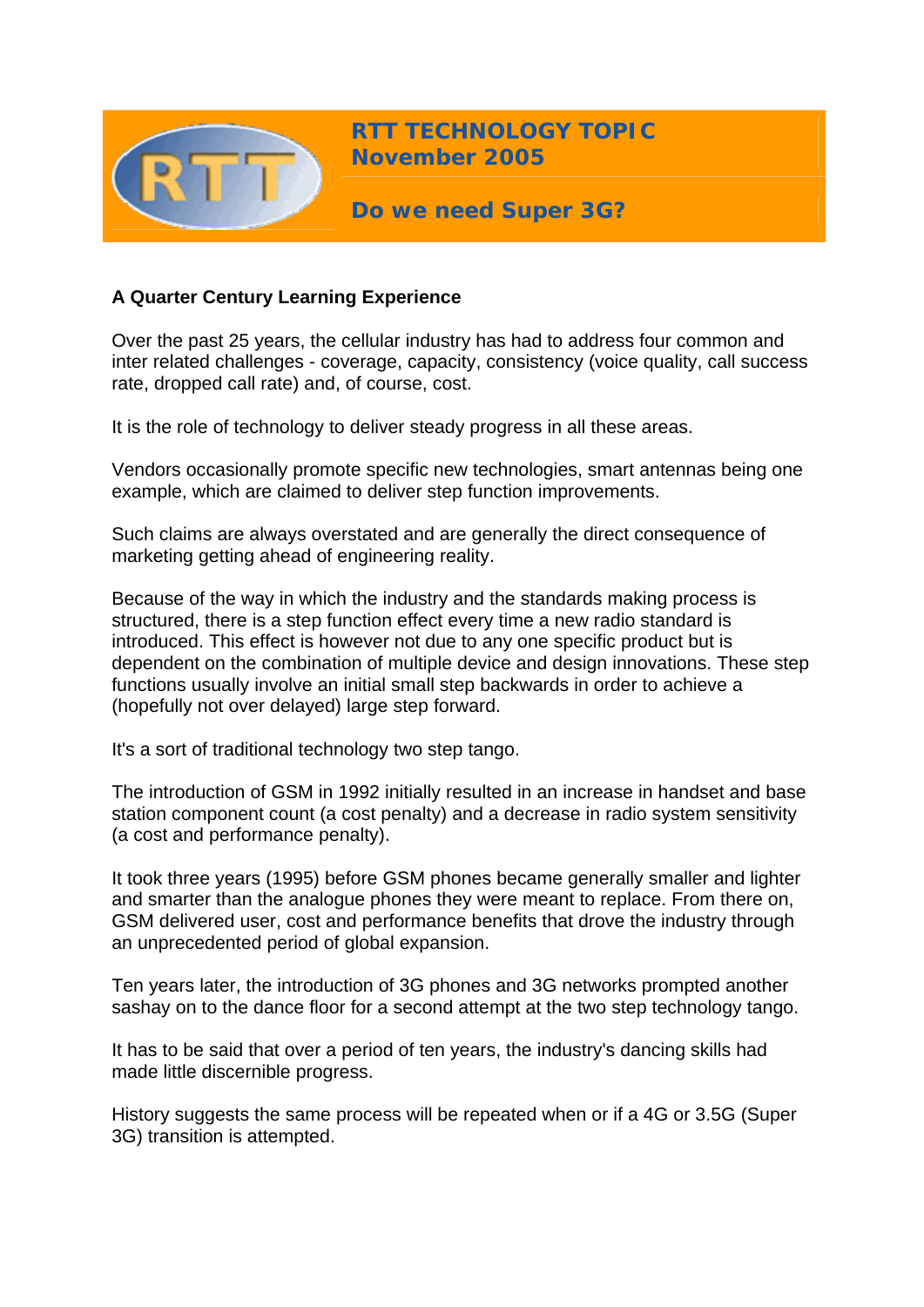So perhaps we should examine how the industry's dancing skills could be improved.

### **How to dance the tango**

Dancing depends on having a refined sense of timing, an ability to anticipate and the ability to work with your partner (or partners if we were to use line dancing as an analogy).

A sense of timing translates into not introducing new technology before it works. Easy to say, hard to do as marketing and engineering have, and always will have, communication issues. Taking dance classes is one thing; changing human nature is rather more ambitious.

The ability to anticipate actually implies an ability to size a challenge before it arrives.

In this area, it should be relatively easy to make an improvement.

For example, how to answer the question 'How much offered traffic will there be in 5 years, ten years, 15 years, 25 years, what will be the traffic mix, what will be the impact on technology requirements and (related) business models?'

The trick here is not to rely on subjective points of view but to find a tangible objective basis for projecting future technology and market needs.

The answer revolves around how many people will own phones, how often will they use them, and what will they use them for.

Interestingly, there are a number of non-linear functions involved here.

Offered traffic has traditionally been dimensioned using voice Erlangs and (more recently) a mix of voice and data Erlangs.

However there is anecdotal (and increasingly actual) evidence that as 'session width' increases, 'session length' increases.

'Session width' is just a way of describing the complexity of a session. For instance is it voice, voice and text, imaging and voice, imaging and voice and text, video and voice, video and voice and text, user to user, user to multi user or multi user to multi user.

An increase in dimension along any of these 'application vectors' results in an increase in 'immersion'. As user immersion increases, session length increases.

### **Telecoms as the new tobacco industry**

To divert from our dance floor analogy for the moment, this is telecoms taking over the traditional role of the tobacco industry with a business model based on addiction and dependency and it is this which will drive future offered traffic (and future traffic value).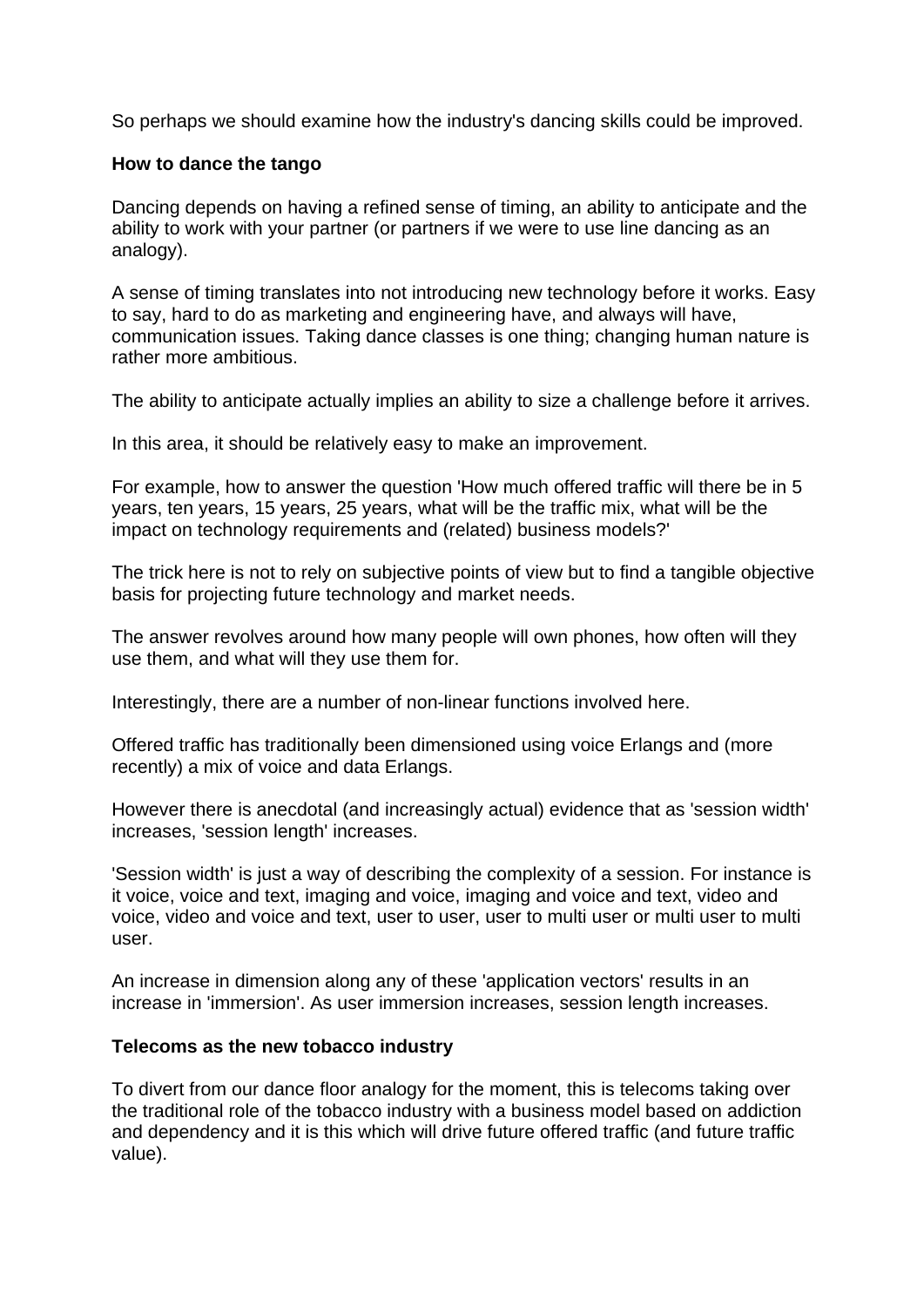The addictive parts of the traffic mix will (probably be) imaging bandwidth based and we base this on an analysis of the presently changing form factor and functionality of cellular phones.

For the purposes of this short article, let's oversimplify phone classification into standard phones, smart phones and a new generation of 'superphones' or, perhaps, 'future phones'.

### **Standard Phones, Smart Phones and Super Phones (FuturePhones).**

Standard phones are voice dominant and/or voice/text dominant. Standard phones change the way we relate to one another. These phones have relatively basic imaging and audio capabilities.

Smart phones change the way we organise our work and social lives. They have more advanced imaging and audio capabilities than standard phones.

'Superphones'/Future Phones' change the way in which we relate to the physical world around us.

Superphones/future phones have (or will have) advanced imaging capabilities - for example, >10 Megapixel still imaging resolution, stereo image processing and 3D resolution capabilities.

Note that most humans have two ears **AND** two eyes. We hear and see in stereo and process these inputs to build a 3D map of the physical world around us. Superphones/future phones will do the same.

Superphones/future phones will substantially increase user immersion, which in turn will increase session length, which in turn will increase session value provided that sufficient capacity can be made available at sufficiently low cost at sufficiently low power.

A percentage of this offered traffic will be non real time.

A **surprising percentage** of this offered traffic will be **real time** (the addiction and dependency model depends on instantaneous gratification).

A percentage of this traffic will be downlink biased.

A **surprising percentage** of this traffic will be **uplink biased**. The addiction and dependency model is linked to the other fundamental human driver, vanity and ego. Vanity and ego together will drive user generated content - the uplink is going to be the major contributor to future network value.

Now this might seem a trifle apocalyptic and there are strong counter arguments that the downlink model originally presented and promoted by the UMTS Forum will prevail but it is possible and plausible that downlink asymmetry has been substantially over assumed.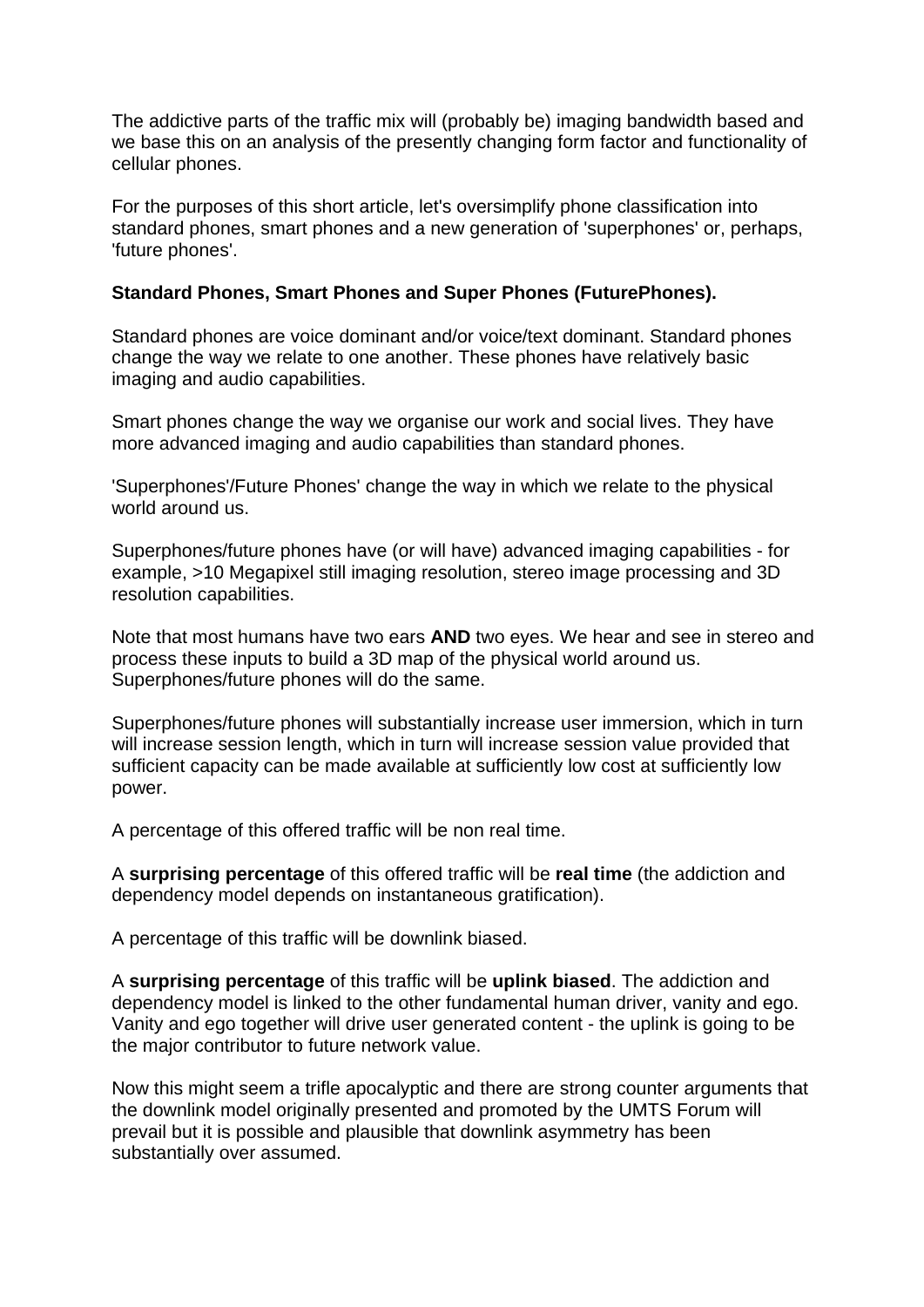### **The implications of uplink asymmetry**

This has profound implications both for handset and network design.

For a start, any encode process, for example, image coding or video coding in a handset typically uses at least twice as much power as a decoder (it's much harder computationally to compress than to decompress).

In addition, most present wide radio systems are being provisioned on the basis of what might be argued to be over extreme downlink asymmetry, HSDPA being a present example.

First and second-generation radio systems have traditionally been designed with a balanced link budget.

Going to an asymmetric downlink model implies a shift in the wrong direction.

To use our dancing analogy, the dancing partners have headed off to the wrong end of the dance floor.

So it is likely that there will be a shift of focus towards technologies and techniques that can reduce the power drain of the encoders in the handset and a parallel shift towards technologies and techniques that can deliver improved sensitivity and selectivity in the base station (the point of entry into the wireless network).

There are no single killer solutions in this space, more a combination of techniques.

In the phone, attention is shifting to developing algorithmically efficient techniques for compressing multi Megapixel images without loss of perceptual quality together with parallel techniques to improve video capture capabilities.

In the base station, the solutions are partly hardware based (more sensitive radio front ends), partly processor based (active interference cancellation) and partly system based.

The system-based solutions are typically managing admission control algorithms and load balancing both of which help to reduce base station receiver noise and interference.

### **Spectrum - it's never there when you need it**

Spectral efficiency is counter intuitively not as big an issue as the industry generally thinks. There is arguably a glut rather than shortage of radio access spectrum. It's just not always in the right place at the right time.

Again, one of the potentially most effective solutions to these localised issues of a lack of spectrum is to optimise load balancing across wide area, local area and personal area radio systems.

This is the so-called 'seamless convergence' story and makes complete sense from a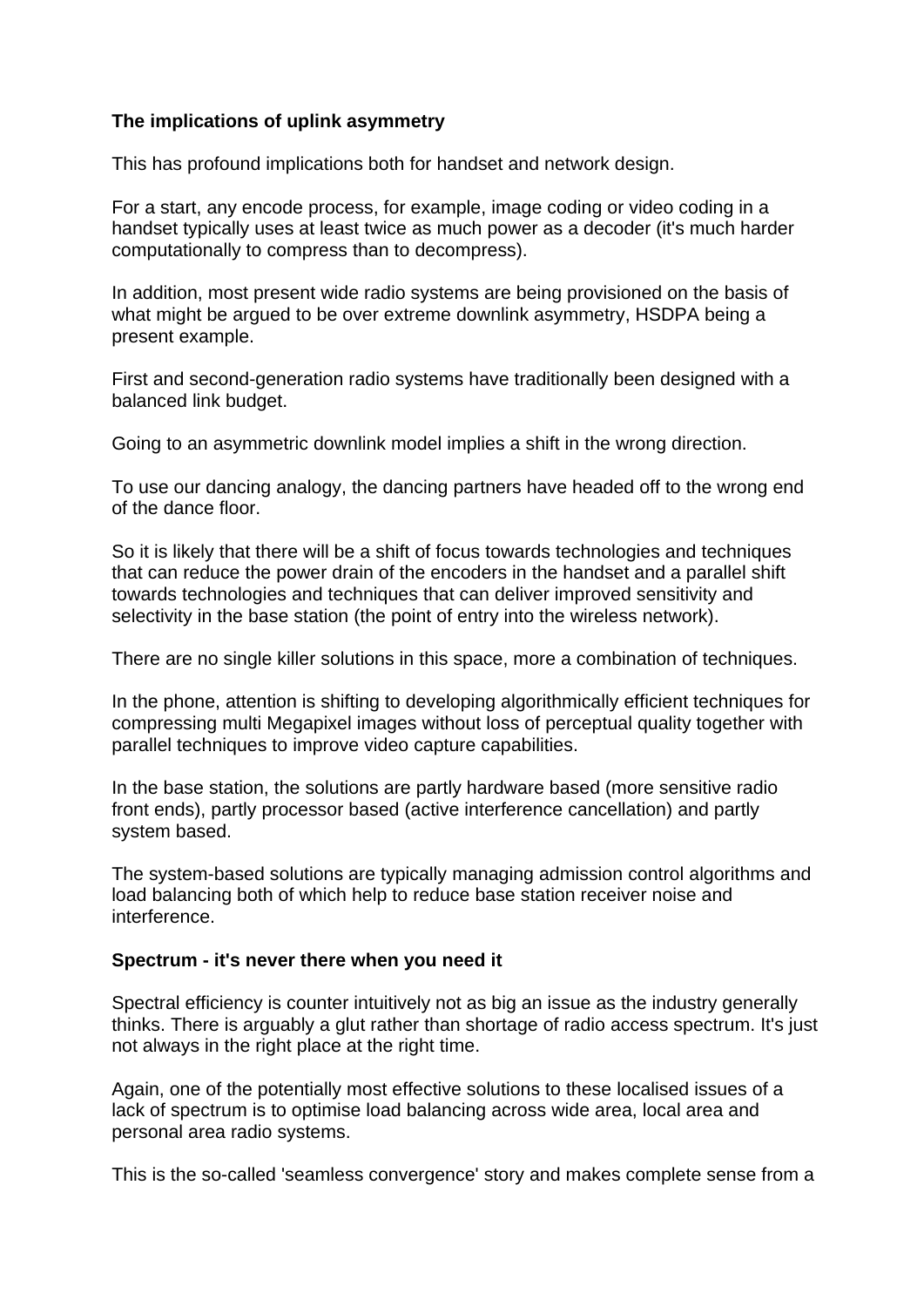technical perspective. At any given time, there will always be a 'broadband best connect' option where there is a single best choice of available bandwidth based on both availability and power efficiency. The choices could include Bluetooth or UWB, WiFi or wide area. Note it is not necessarily an either/or choice and it is very reasonable to look at task allocation across multiple radio access schemes supported simultaneously.

Incidentally, this is a kind of alternative interpretation of MIMO (multiple input multiple output) systems. MIMO systems are traditionally predicated on the idea of exploiting space diversity in an end to end channel using one specific radio standard. It could be argued that extending MIMO algorithms across multiple access schemes might be more effective. Standards diversity rather than space diversity.

Anyway, the point about 'seamless convergence' is that though it may be relatively straightforward technically, the commercial implementation of these inter RAT (radio access technology) handover algorithms is depressingly complex.

For instance, how do you define 'best connect broadband'? Is it 'best connect' from the user's perspective? (Lowest tariff/fastest access/least power consumed) or 'best connect' from the operator's perspective (maximum revenue).

The two are mutually incompatible and it can be more or less safely assumed that this inherent incompatibility will more or less guarantee the failure of present 'seamless convergence' standardisation initiatives.

#### **The eternal quest for power efficiency**

So we must look for power efficiency in other areas of which the most promising is the prosaic but fundamental area of adaptive algorithmic optimisation.

This starts in the source encoder where the choice of encoding algorithms is determined by the image statistics (or in voice and audio the audio characteristics of the input waveform).

Philosophically this is the basis of all forward looking source adaptive voice, audio and image codec standardisation. The principles of adaptive coding are writ large for example in the JPEG 2000 and MPEG Part 10 wavelet based compression standards.

The processor or typically processors in a multi processor handset mostly already have task-adaptive frequency and voltage scaling.

At the physical layer and MAC layer, almost all forward looking technical standards are adaptive in the sense that either the data rate, the modulation, the channel coding and power allocation can respond either to changes in the radio channel and/or instantaneous or near instantaneous changes in the bandwidth requirements of the supported application.

The addition of an OFDM multiplex in Release 7 (HSOPA) and the use of OFDM in future 1XEVDO radio systems (Media Flo) extends this principle by introducing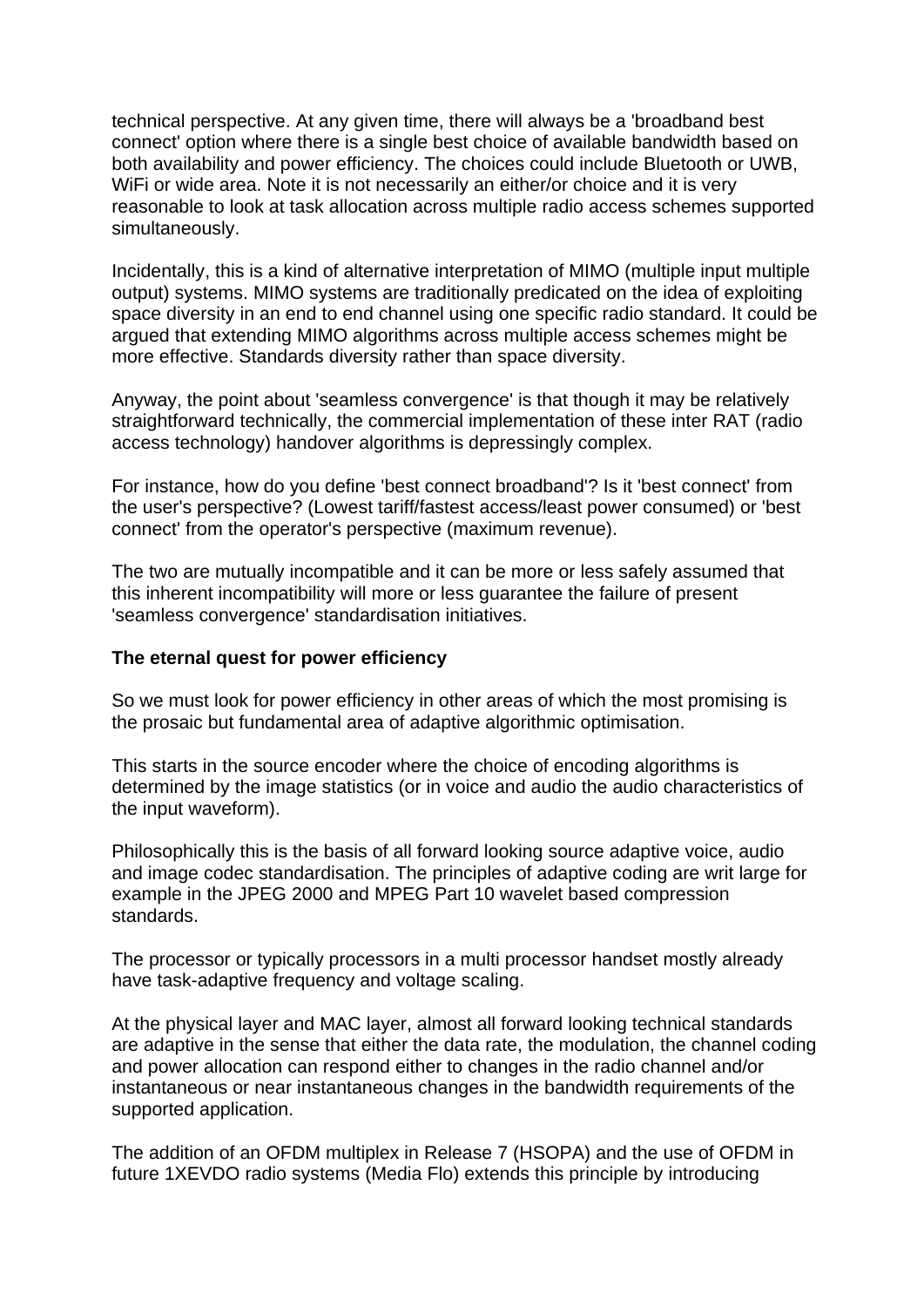scalable bandwidth.

As an example, if you take all present and proposed OFDM radio systems, they scale from bandwidths of 9 kHz (Digital Radio Mondiale) to 528 MHz (multi band OFDM UWB). User bandwidth scalability is anything between a few bits per second (low power telemetry) to 480 Mbps (wireless USB), modulation schemes scale from 2 level FSK to 64 level QAM.

Other areas where adaptive schemes yield performance gain include displays. Backlights that respond to ambient light level are now common place but more aggressive adaption schemes addressing refresh rates will likely yield significant future power efficiency gains. Bi stable displays that use no power at all if the information remains unchanged are one example.

## **Who needs a Super 3G Solution?**

Given all this, you might ask why we need Super3G and the answer is we don't. We already have the solutions we just need to apply them.

And what is the biggest problem that we need to solve?

It's power drain. Power drain constrains offered traffic bandwidth and offered traffic value.

Probably the most significant power savings are likely to be realised by an area of emerging research work now often described as cross layer coding. This is where instead of looking at one problem area in isolation; the coding schemes from the application layer down are cross optimised. Source coding is matched to source statistics expressed in meta data descriptions that are matched to optimised IP traffic shaping protocols that are matched to optimised PHY and MAC radio access systems. (More on this fascinating subject in future Hot Topics).

### **Getting to know your partner**

Which brings us back to our dancing analogy.

If these cross layer cross disciplined schemes are to stand any chance of success, then engineering teams from different disciplines will need to work together more effectively and marketing/engineering communication will need to be substantially improved,

The technology two step tango will remain as a major part of the future dance repertoire but we can reduce its effect by avoiding the relatively abrupt transitions that the industry went through in the AMPS/ETACS to GSM transition and the present GSM to 3G transition.

Vendor vanity might still lead us down the path of adopting a 'new' super 3G standard, which for argument would have significant differences when compared to present Release 7 proposals. This would be ill advised. The old argument that a new standard puts clear water between Tier One vendors and other smaller competitors